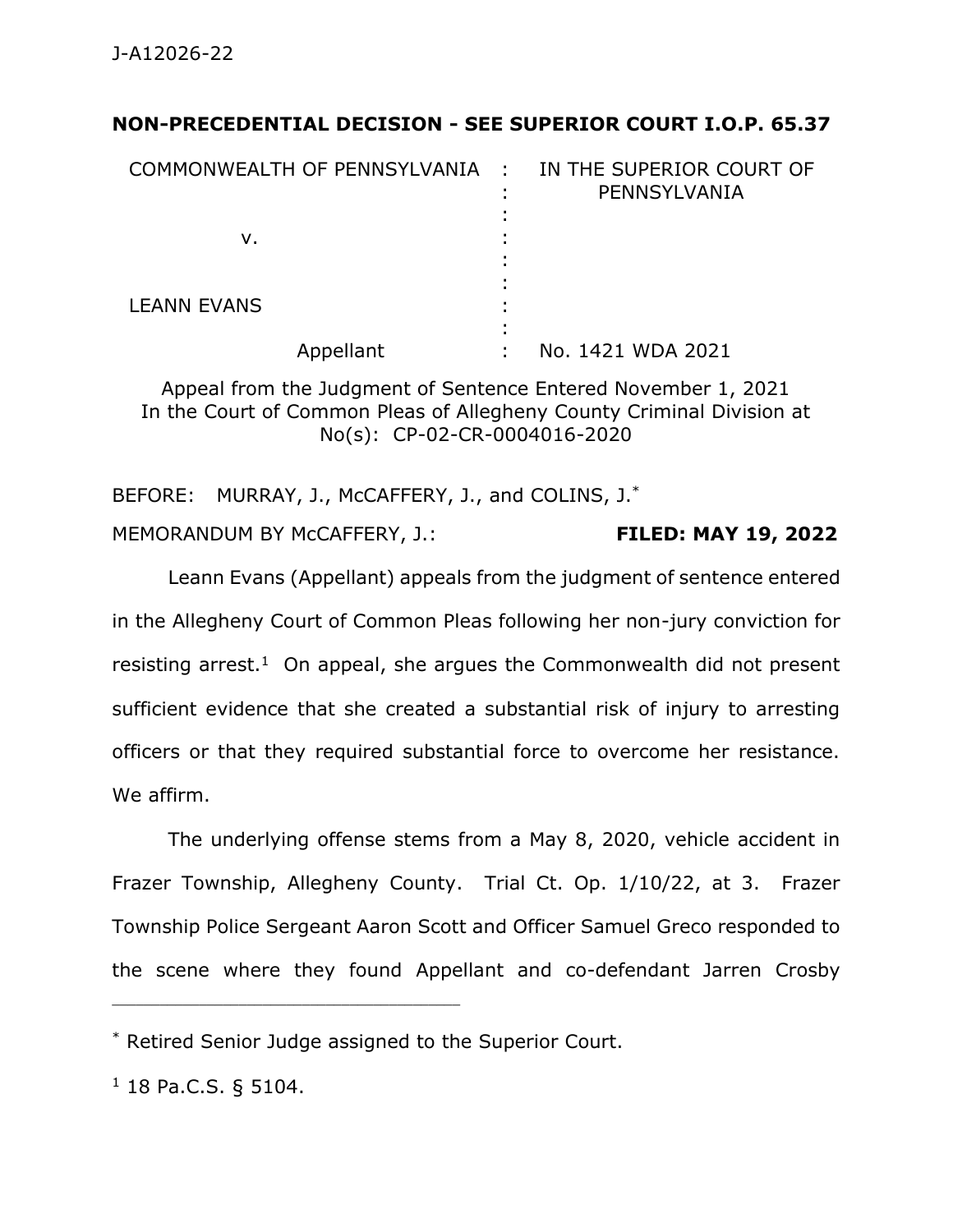standing in front of a black Ford Fusion "overturned in a grassy patch beyond the curb." *Id.* Sergeant Scott and Officer Greco suspected Crosby of driving under the influence (DUI) and detained both Appellant and Crosby while the officers investigated. *Id.* at 3-4. While detaining Crosby, Appellant "grabbed Officer Greco's arm" and "continued to struggle" as they placed her under arrest. *Id.* at 4.

Appellant was charged with, *inter alia*, resisting arrest, obstructing the administration of law or other governmental function, and disorderly conduct.<sup>2</sup> Appellant filed a motion to suppress evidence found in her purse after her arrest. The trial court conducted a hearing on July 26, 2021, and granted this motion. This case then proceeded to a joint trial against Appellant and Crosby on November 1, 2021. The Commonwealth presented the following evidence.

Sergeant Scott testified that on the day of the incident, at approximately 6:04 p.m., he responded to the scene of "a rollover [vehicle] accident." N.T. Non-Jury Trial, 11/1/21, at 15. He and Officer Greco observed Appellant and Crosby standing in front of a black Ford Fusion. *Id.* at 16. Sergeant Scott and Officer Greco "asked who was driving" and inquired about injuries. *Id.* at 18. Crosby stated he was driving the vehicle and Appellant "didn't really respond." *Id.* Appellant was "on the phone talking to someone [and] asked that she be [picked up] quickly[,]" and stated she wanted to "get  $\lceil$  ] out of there fast." *Id.* At this point, Sergeant Scott "detected the smell of marijuana

 $2$  18 Pa.C.S. §§ 5101, 5503(a)(4).

\_\_\_\_\_\_\_\_\_\_\_\_\_\_\_\_\_\_\_\_\_\_\_\_\_\_\_\_\_\_\_\_\_\_\_\_\_\_\_\_\_\_\_\_

- 2 -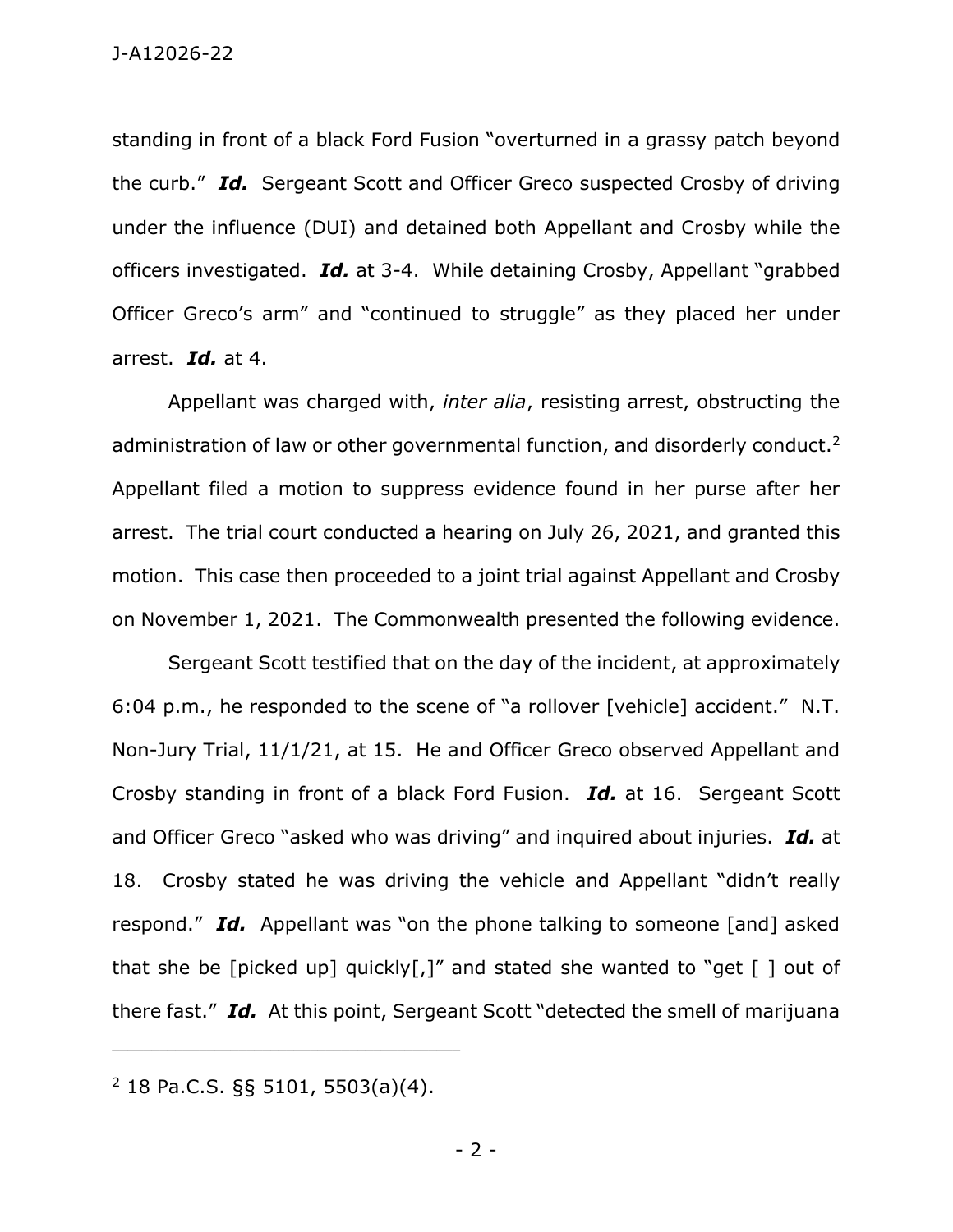emanating from the vehicle" and noticed Crosby "had bloodshot, glassy eyes[.]" *Id.* at 18-19.

Sergeant Scott and Officer Greco asked for Crosby's and Appellant's identification, but "they both refused to provide any information[.]" N.T. Non-Jury Trial at 19. The Sergeant informed Appellant and Crosby "they were going to be detained because it was a DUI investigation." *Id.* When "Officer Greco went to detain" Crosby, Crosby "would not cooperate and put his hands behind his back." *Id.* at 19-20. Appellant then "latched on to Officer Greco's arm" and "was yelling[.]" **Id.** at 21, 44. Sergeant Scott "stepped in and [] tried to remove [Appellant's] hands from [Officer Greco's] arm." *Id.* at 21. It took Sergeant Scott "[a]pproximately ten seconds" to remove Appellant's hands from Officer Greco. *Id.* Both Appellant and Crosby "were taken to the ground and . . . placed into custody." *Id.* In response to Appellant's counsel's suggestion that "maybe [he] just fell to the ground," Sergeant Scott answered, "I didn't fall to the ground, no. It was a struggle to put handcuffs on her." *Id.* at 38. Appellant continued to be noncompliant when Sergeant Scott "escorted her to the police vehicle, [when s]he refused to" enter, and he "had to push her in[.]" *Id.* Sergeant Scott acknowledged that Appellant did not strike, kick, push, or brandish a weapon during this encounter, and he did not sustain any injuries. *Id.* at 38, 40. The Commonwealth also presented the testimony of Officer Greco, who did not offer testimony regarding the altercation with Appellant.

- 3 -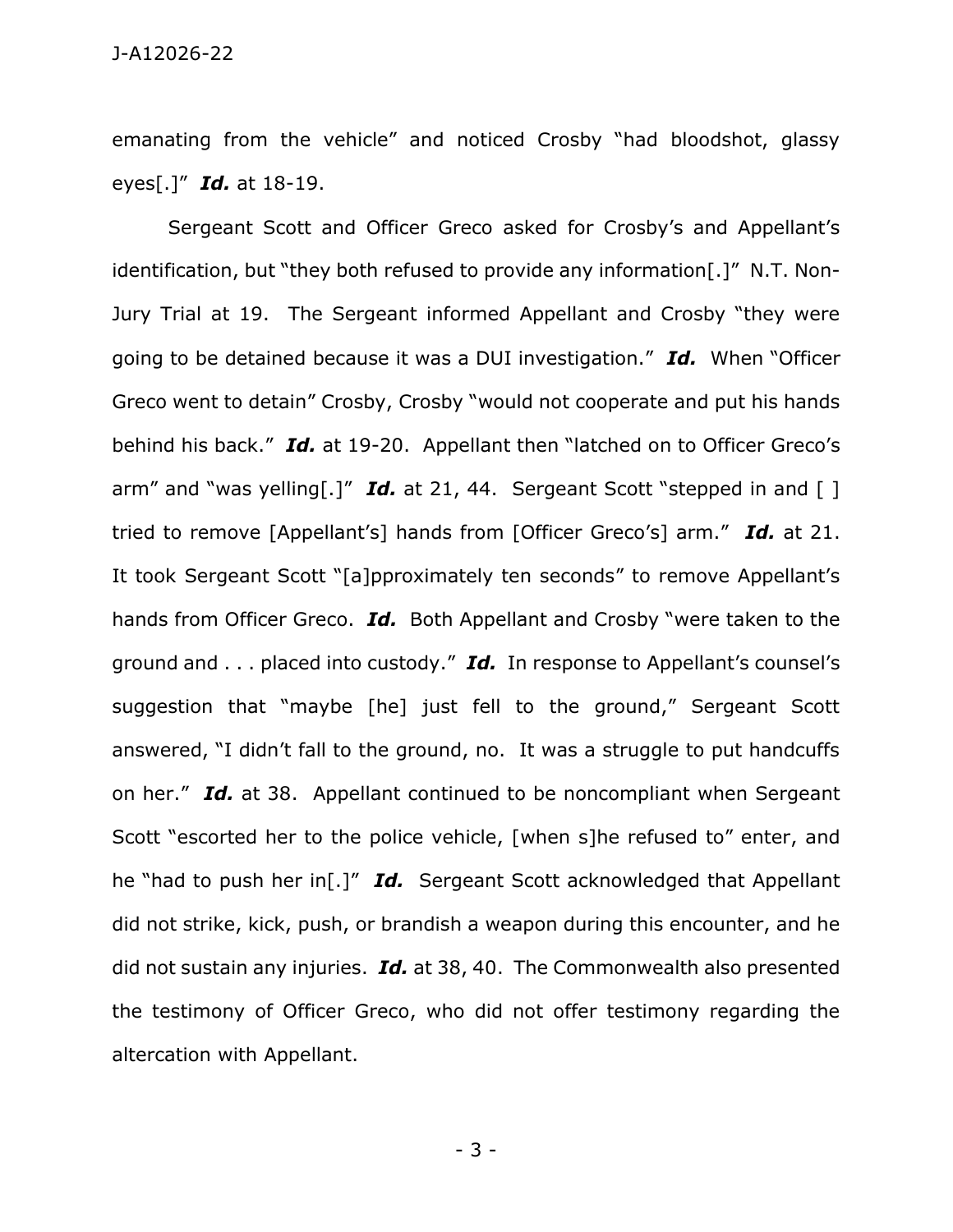After the Commonwealth rested its case in chief, Appellant made an oral motion for acquittal on the charges of obstructing the administration of law, disorderly conduct, and resisting arrest. N.T. Non-Jury Trial at 59-61. The trial court granted the motion as to acquittal regarding obstructing the administration of law and disorderly conduct, but denied the motion regarding Appellant's remaining charge, resisting arrest. *Id.* at 63-64.

Appellant testified on her own behalf, presenting a conflicting account of the incident. She stated that after the accident, Sergeant Scott and "another tall officer," who was not Officer Greco,<sup>3</sup> approached Crosby and Appellant, screaming, "Where are the guns?" N.T. Non-Jury Trial at 71-72. Upon request for identification, Appellant told Sergeant Scott she would "gladly give it to them, but he needed to go to his car and get a memo tablet to write it down." *Id.* at 72. Appellant stated she "did not" and "would never" "place [her] hands on Officer Greco[.]" *Id.* at 72.

Appellant further testified that Officer Scott "and the other officer" picked her up "and slammed [her] down [on her chest] half on the curb and half in the street[.]" N.T. Non-Jury Trial at 73. Appellant denied resisting when the officers handcuffed her, and stated Sergeant Scott "dr[a]gged" her to the police vehicle. *Id.* at 74-75. Sergeant Scott had "difficulty" placing

\_\_\_\_\_\_\_\_\_\_\_\_\_\_\_\_\_\_\_\_\_\_\_\_\_\_\_\_\_\_\_\_\_\_\_\_\_\_\_\_\_\_\_\_

 $3$  Appellant also testified that she did have "minim[al]" interaction with Officer Greco. N.T. Non-Jury Trial at 72.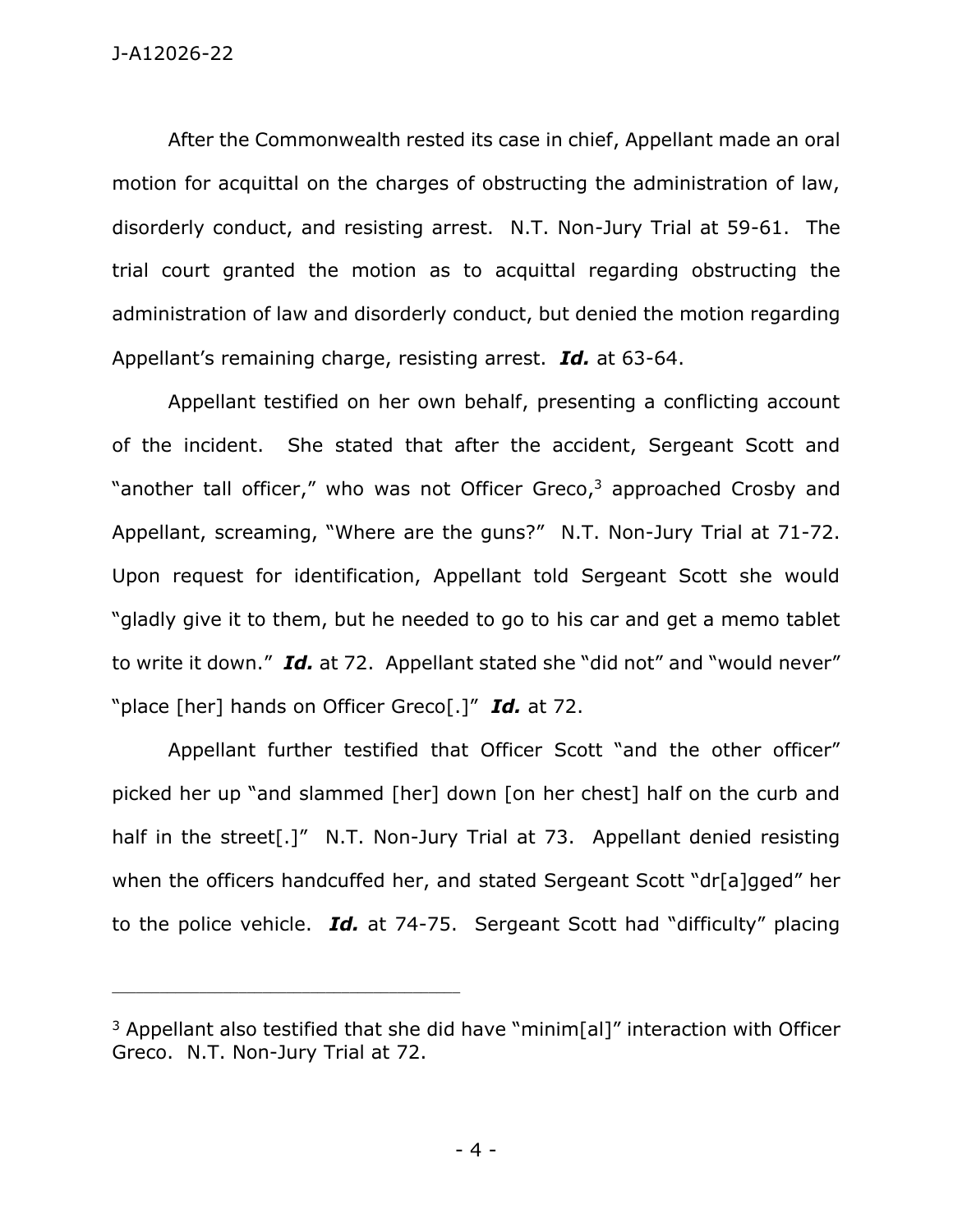Appellant into the vehicle because she sustained injuries to her liver and spleen. *Id.* at 73-74. Crosby did not testify.

The trial court found Appellant guilty of one count of resisting arrest and, on the same day, sentenced her to a period of six months' probation. $4$ This timely appeal followed. Appellant timely complied with the trial court's order to file a concise statement of errors complained of on appeal pursuant to Pa.R.A.P. 1925(b).

Appellant raises the following claim on appeal:

Did the trial court err when it found [Appellant] guilty of resisting arrest when the evidence was legally insufficient beyond a reasonable doubt that [Appellant] created a substantial risk of bodily injury or employed means justifying or requiring substantial force to overcome the resistance?

Appellant's Brief at 5.

Appellant's sole claim on appeal challenges the sufficiency of the

evidence pertaining to her conviction for resisting arrest. We note the relevant

standard of review for a sufficiency claim:

\_\_\_\_\_\_\_\_\_\_\_\_\_\_\_\_\_\_\_\_\_\_\_\_\_\_\_\_\_\_\_\_\_\_\_\_\_\_\_\_\_\_\_\_

A claim challenging the sufficiency of the evidence is a question of law. Evidence will be deemed sufficient to support the verdict when it establishes each material element of the crime charged and the commission thereof by the accused, beyond a reasonable doubt. Where the evidence offered to support the verdict is in contradiction to the physical facts, in contravention to human

<sup>&</sup>lt;sup>4</sup> The trial court found Crosby guilty of DUI, resisting arrest, and careless driving and sentenced him to complete the "Driving Under the Influence Alternative to Jail Program" and an aggregate term of 15 months' probation. N.T. Non-Jury Trial at 88, 95-96. Crosby's direct appeal is currently pending before this Court. *See* 176 WDA 2022.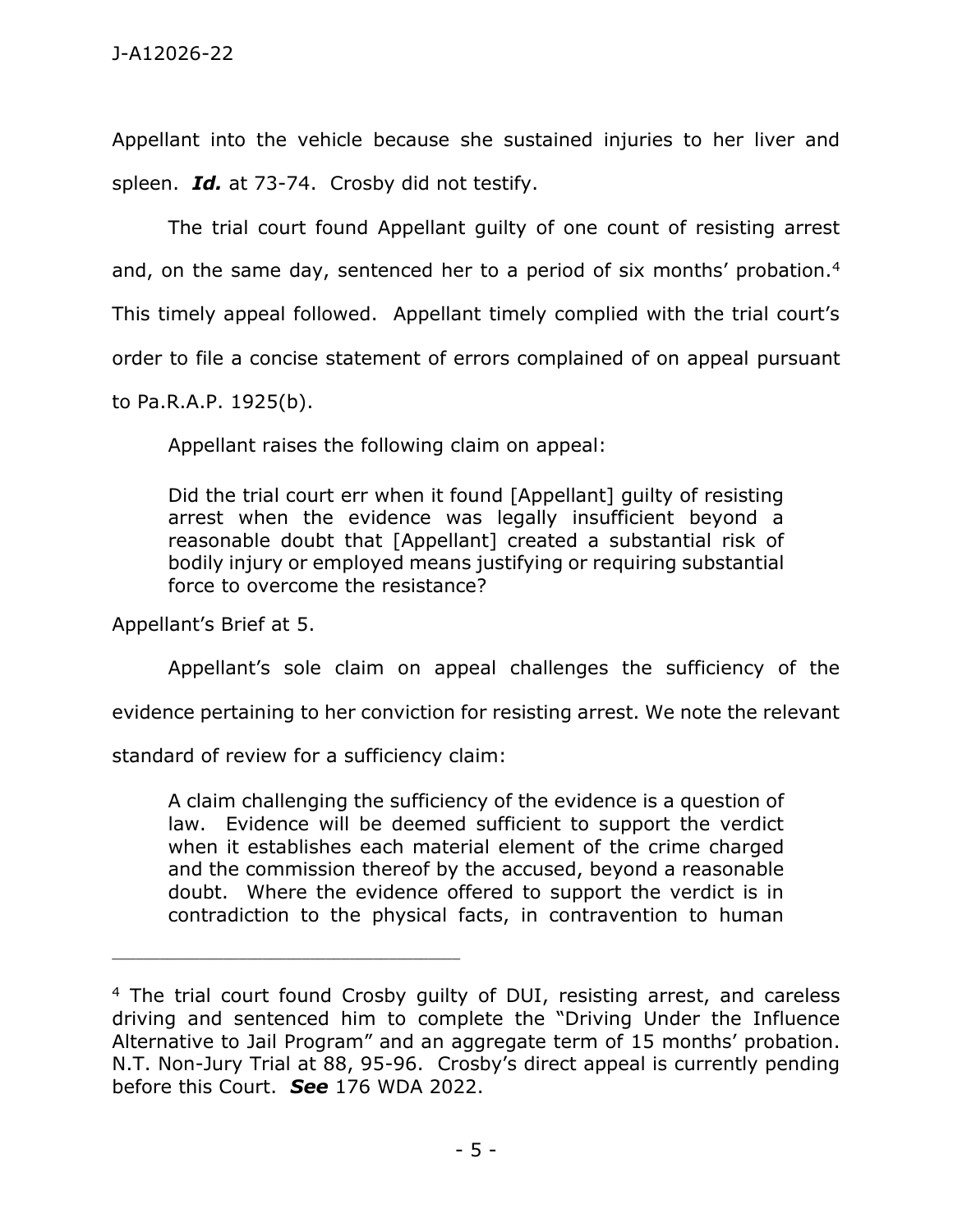experience and the laws of nature, then the evidence is insufficient as a matter of law. When reviewing a sufficiency claim the court is required to view the evidence in the light most favorable to the verdict winner giving the prosecution the benefit of all reasonable inferences to be drawn from the evidence.

*Commonwealth v. Widmer*, 744 A.2d 745, 751 (Pa. 2000) (citations omitted). Further, "[a]s a reviewing [C]ourt, we may not weigh the evidence and substitute our judgment for that of the fact-finder[, who] is free to believe all, part or none of the evidence presented. *Commonwealth v. Brooks*, 7 A.3d 852, 860 (Pa. Super. 2010) (citation omitted).

Appellant avers "[t]here was no testimony" suggesting she "created a substantial risk of bodily injury" to the officers, nor was there "any substantial force to overcome any resistance[.]" Appellant's Brief at 13. Appellant maintains that Sergeant Scott "did not state that he had to put . . . [her to] the ground" to place her in handcuffs. *Id.* Appellant insists instead that she "simply fell to the ground in the commotion" of Crosby's arrest. *Id.* Appellant argues Sergeant Scott did not testify that she "was not cooperative[,]" but "simply . . . that it was a struggle to put handcuffs on her." *Id.* at 16. Appellant also contends "[t]he struggle could have come from the fact that [she] fell to the ground while her hands were being removed from Officer Greco's arm[.]" *Id.* Appellant maintains the incident "amounted to nothing more than a scuffle that simply does not fall within the ambit of" resisting arrest. *Id.* In support of her argument, Appellant relies on *Commonwealth v. Eberhardt*, 450 A.2d 651, 653 (Pa. Super. 1982) (concluding there was no substantial risk of bodily injury to an officer when defendant attempted to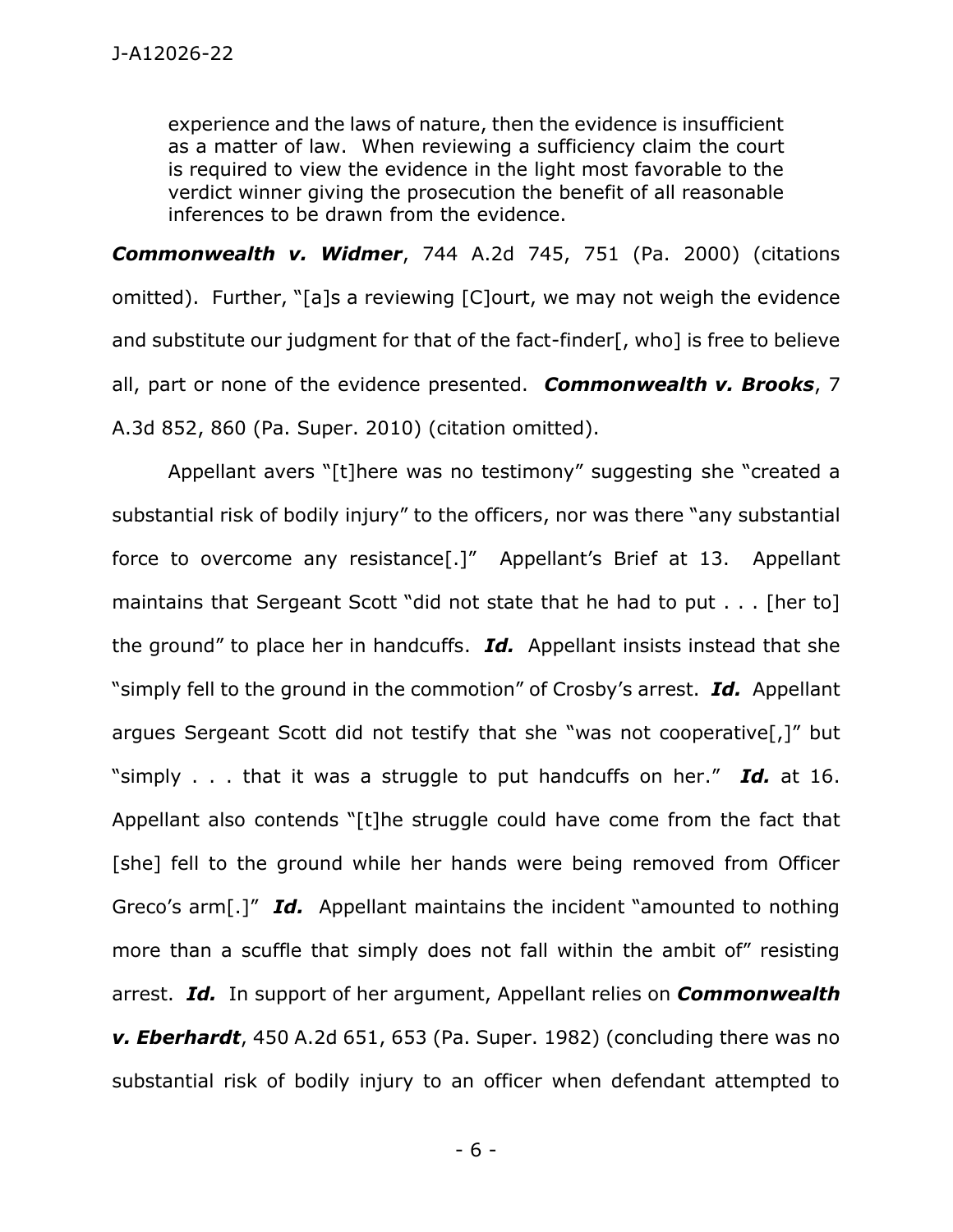escape officers' grasp and did not make an "aggressive assertion of physical force," although furniture was overturned and one officer sustained a bruise on his arm), and *Commonwealth v. Rainey*, 426 A.2d 1148, 1150 (Pa. Super. 1981) (minor scuffling is not sufficient to prove resisting arrest). No relief is due.

The offense of resisting arrest is defined as follows:

A person commits a misdemeanor of the second degree if, with the intent of preventing a public servant from effecting a lawful arrest or discharging any other duty, the person creates a substantial risk of bodily injury to the public servant or anyone else, or employs means justifying or requiring substantial force to overcome the resistance.

18 Pa.C.S. § 5104.

"[A]ggressive use of force such as striking or kicking" an officer is not required to sustain a conviction for resisting arrest. *Commonwealth v. Miller*, 475 A.2d 145, 146-47 (Pa. Super. 1984) (defendant resisted arrest when he "strain[ed]" against an officer attempting to place him in handcuffs and "continued to struggle" while officers attempted to place him in the police vehicle, such that officers had to "lift [defendant] from the ground and physically push him" into the vehicle). Instead, resisting arrest can be supported by "passive resistance requiring substantial force" by the officer to overcome the resistance. *Commonwealth v. Thompson*, 922 A.2d 926, 928 (Pa. Super. 2007) (defendant resisted arrest when she "interlocked her arms and legs" with her husband and "held her arms tightly beneath" the officer when he commanded her "several times to put her hands behind [her]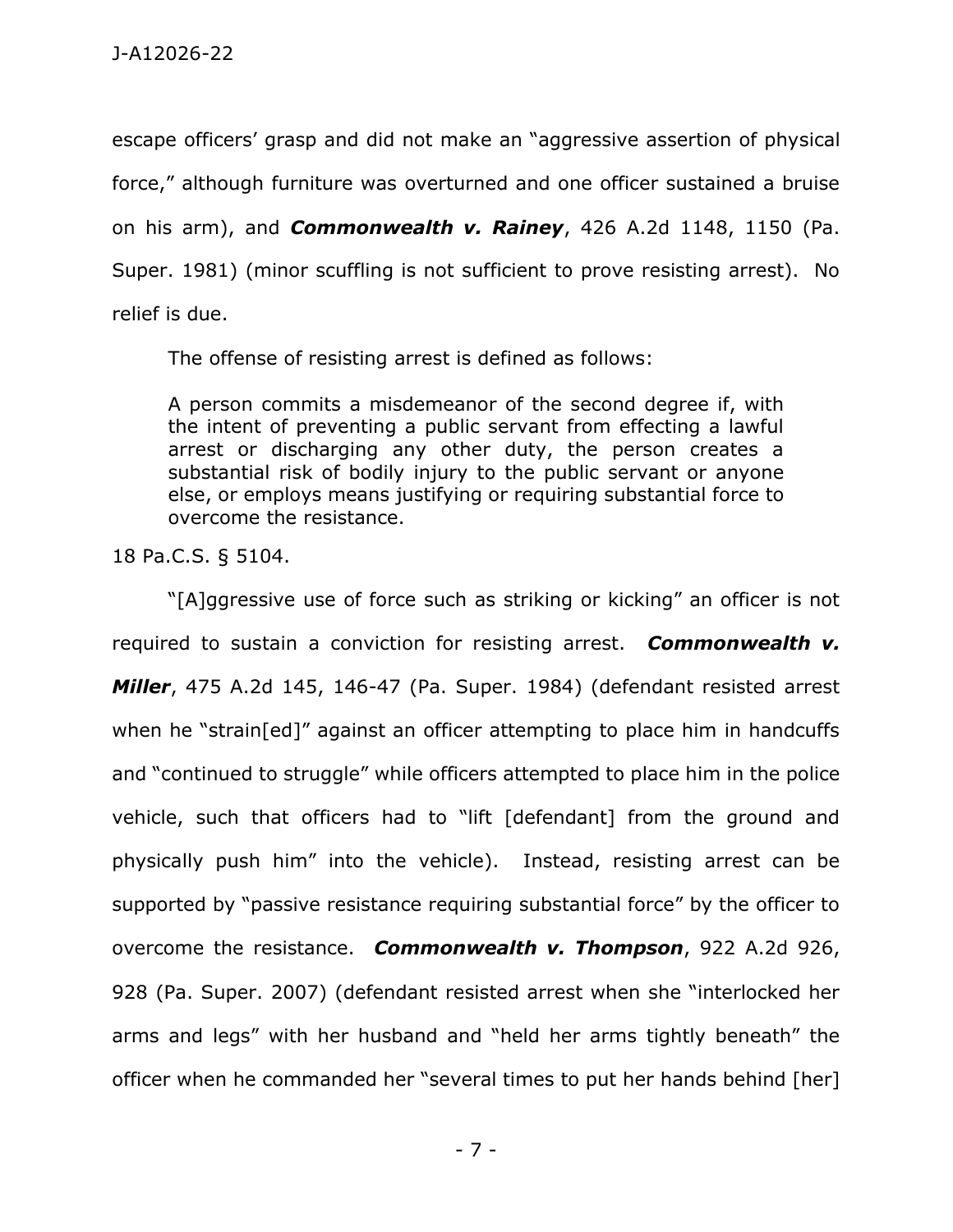back" and officers deployed pepper spray); *see also Commonwealth v. McDonald*, 17 A.3d 1282, 1286 (Pa. Super 2011) (evidence that defendant ran from police officers and refused to submit to their authority was sufficient to sustain conviction of resisting arrest because multiple officers were needed to hold defendant down and they struggled to force his hands behind his back).

On appeal, Appellant relies on selective testimony in presenting her version of the incident. However, it is clear that the trial court, as finder of fact, had exclusive jurisdiction to weigh all of the evidence, determine the credibility of the witnesses, and resolve any inconsistencies in their testimony. *See Brooks*, 7 A.3d at 860. Here, the trial court found the Commonwealth presented sufficient evidence that Appellant "created a substantial risk of bodily injury to Officer Greco[,]" when she grabbed his arm during Crosby's arrest. Trial Ct. Op. at 5. It found credible Sergeant Scott's testimony that Appellant "grabbed Officer Greco's arm" and "Sergeant Scott had to forcibly remove [her] hands[.]" *Id.* at 4. The trial court also credited Sergeant Scott's testimony that Appellant "continued to struggle with [him] as he placed her into handcuffs and she refused to get into the police vehicle." *Id.* Appellant's repeated insistence that she did not "kick, strike, push, grab, or pull a weapon" out during the encounter is not dispositive, *see* Appellant's Brief at 16, as "aggressive use of force such as striking or kicking" is not needed to establish resisting arrest. *See Miller*, 475 A.2d at 146. Instead, the Commonwealth could establish resisting arrest by showing "passive resistance requiring substantial force" from the officer to effectuate arrest," *see Thompson*, 922

- 8 -